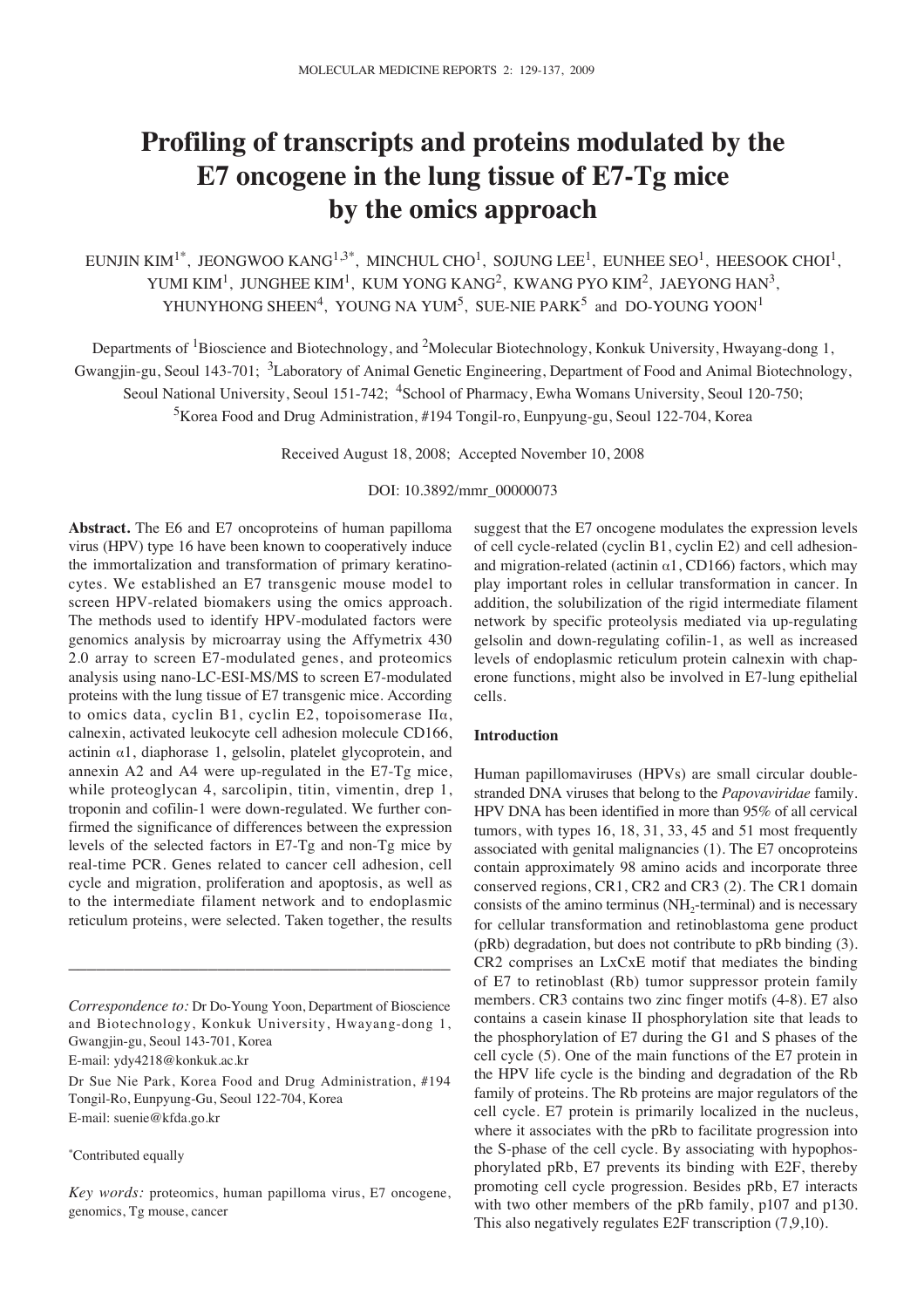In this study, we focused on surveying the genes and proteins modulated by E7 in the lung tissue of E7-transgenic mice. In addition, to elucidate whether E7 could activate putative biomarkers, such as cell cycle- and cancer cell adhesion- and migration-related genes in lung cancer development, we attempted to i) examine whether E7 modulates factors related to lung tumors; and ii) understand whether E7 oncogene expression in lung tissue was associated with the signaling pathway related to cancer development.

## **Materials and methods**

*Cell culture*. Cervical cancer cell line CaSki containing 60-600 copies of the HPV-16 genome (11) was maintained in Dulbecco's modified Eagle's medium (DMEM) supplemented with 100 U/ml penicillin, 100  $\mu$ g/ml streptomycin, 25 ng/ml amphotericin B (Gibco BRL, Grand Island, NY) and 10% fetal bovine serum (FBS) (Hyclone, South Logan, UT) at 37˚C in a humidified incubator with 5% CO<sub>2</sub>.

*Plasmid construction*. cDNA was synthesized by RT-PCR from total RNA isolated from CaSki cells. The primers for E7 synthesis were as follows; sense 5'-CG GAA TTC ATG CAT GGA GAT ACA CCT ACA-3' and antisense 5'-CG GAA TTC AGC CAT GGT AGA TTA TGG TTT-3'. The PCR product was cloned into the *Eco*RI site of the pCAGGS vector, and then used to establish the E7-Tg mouse model.

*Preparation of pCAGGS/E7 and establishment of transgenic mice*. For the HPV16 E7 transgenic mouse model, concentrated E7 cDNA was prepared. pCAGGS/E7 plasmid was prepared using the Qiagen MIDI-prep kit. E7 transgenic mice were generated by DNA microinjection of 20  $\mu$ g E7 DNA into the embryos of BDF1 mice as previously described (12). Experimental treatments were carried out according to the guidelines for animal experimentation at the Faculty of Laboratory Animal Research Center, Konkuk University. E7 expression was confirmed with the isolated genomic DNA of Tg-mouse using Super Taq Plus Pre-mix (RexGene BioTech PCR Systems, Korea) and specific primer sets (PCR product 300 bp): sense 5'-CGT GCT GGT TGT TGT GCT GTC T-3' and antisense 5'-CGG AAT TCA GCC ATG GTA GAT TAT GGT TT-3'. pCAGGS/E7 was used as a positive control and pCAGGS (6.5 kbp) as a negative control. GAPDH was used as an internal control.

*Genomics analysis*. Gene expression analysis was conducted on RNA samples from the lung tissue of E7-Tg mice (female, 3 months old). Total RNA was prepared from mouse liver using TRIzol reagent (Invitrogen). For the microarray experiment,  $10 \mu$ g of total liver RNAs from two mice was used for cRNA synthesis. RNAs were pooled because pilot experiments with Affymetrix chips at Pfizer indicated that the inter-animal variability in gene expression as well as variability between repeated hybridizations of the same pooled RNA sample were statistically insignificant (13). Labeling and hybridization were performed using the Affymetrix 430 2.0 Array Kit (Affymetrix, Santa Clara, CA) following the manufacturer's instructions. Fluorimetric data were processed by Affymetrix

GeneChip3.1 software, and the gene chips were globally scaled to all the probe sets with an identical target intensity value. Affymetrix software measures the expression level of a gene as an average difference value (Avg Diff) by comparing the intensity of hybridization of 20 sets of perfect match oligonucleotide probes to 20 sets of mismatch probes. Genes that had an Avg Diff value above the threshold of 100 and at least 2-fold Avg Diff values between wild-type and E7-Tg mice were selected.

*Proteomics analysis*. Proteins were loaded on 4-20% Tris-Glycine Gel (Invitrogen, Carlsbad, CA). The gel fragments were excised in 10 bands according to molecular weight and digested with sequencing grade modified trypsin (Promega, Madison, WI) at 12.5 ng/ $\mu$ l in 50 mM NH<sub>4</sub>HCO<sub>3</sub> buffer (pH 8.0) at 37˚C overnight. The resulting tryptic peptides were loaded onto a fused silica microcapillary column (15 cm x 75  $\mu$ m) packed with C18 (5  $\mu$ m, 200 Å) reversed phase resin and were separated by liquid chromatography (LC) using a linear gradient of 5-50% buffer A for 65 min followed by 50-90% buffer B for 5 min (buffer A, 0.1% formic acid in  $H<sub>2</sub>O$ ; buffer B, 0.1% formic acid in acetonitrile) at a flow rate of 250 nl/min. The column was connected directly to LTQ iontrap mass spectrometry (Thermo Finnigan, Waltham, MA) equipped with a nano-electrospray ion source, and the eluent peptides were dynamically selected for fragmentation by the operating software. Protein identification was performed using Spectrum Mill Proteomics Workbench version A.03.03 (Agilent Technologies). Data files were extracted using the Spectrum Mill Data Extractor. Searches were carried out against the human NCBInr database in both forward and reverse directions using the Spectrum Mill program with the following parameters: specific to trypsin with two missed cleavage sites; ±2.5 Da precursor-ion tolerance; and ±0.7 Da fragment-ion tolerance. Carboxyamidomethylation of cysteine and oxidation of methionines were allowed as variable modifications. The initial results were auto-validated using the following parameters for details on the protein mode: scored percent intensity (SPI) >70% for matches with a score >7 for +1, >9 for +1, >9 for +3, >8 for +4; and a SPI >90% for a score >6 on +1. The proteins were summarized by validated peptides using the following parameters: >13 for protein score; SPI >70% for a score >9 on the peptide; and at least 2 distinct peptide hits included in each protein. A semi-quantitative analysis of protein profile data was performed by comparing total peptide intensity with the peptides of an identified protein. Total peptide intensity was obtained by summing up the peptide intensities of the peptide hits for the protein. False-positive rates were calculated as previously described (14).

*RNA isolation and cDNA synthesis for Q-PCR analysis*. Total RNAs were isolated from the lung tissue of E7 transgenic mice to measure the quantity of the various genes. The lungs of E7 transgenic and non-transgenic mice were collected, homogenized, and lysed using TRIzol. Total RNAs were cleaned up using the RNeasy Mini Kit (Qiagen, CA) according to the manufacturer's protocol. The total RNA  $(3 \mu g)$  of each mouse and 3  $\mu$ g of oligo(dT) were used for cDNA synthesis using reverse transcriptase (BioLabs).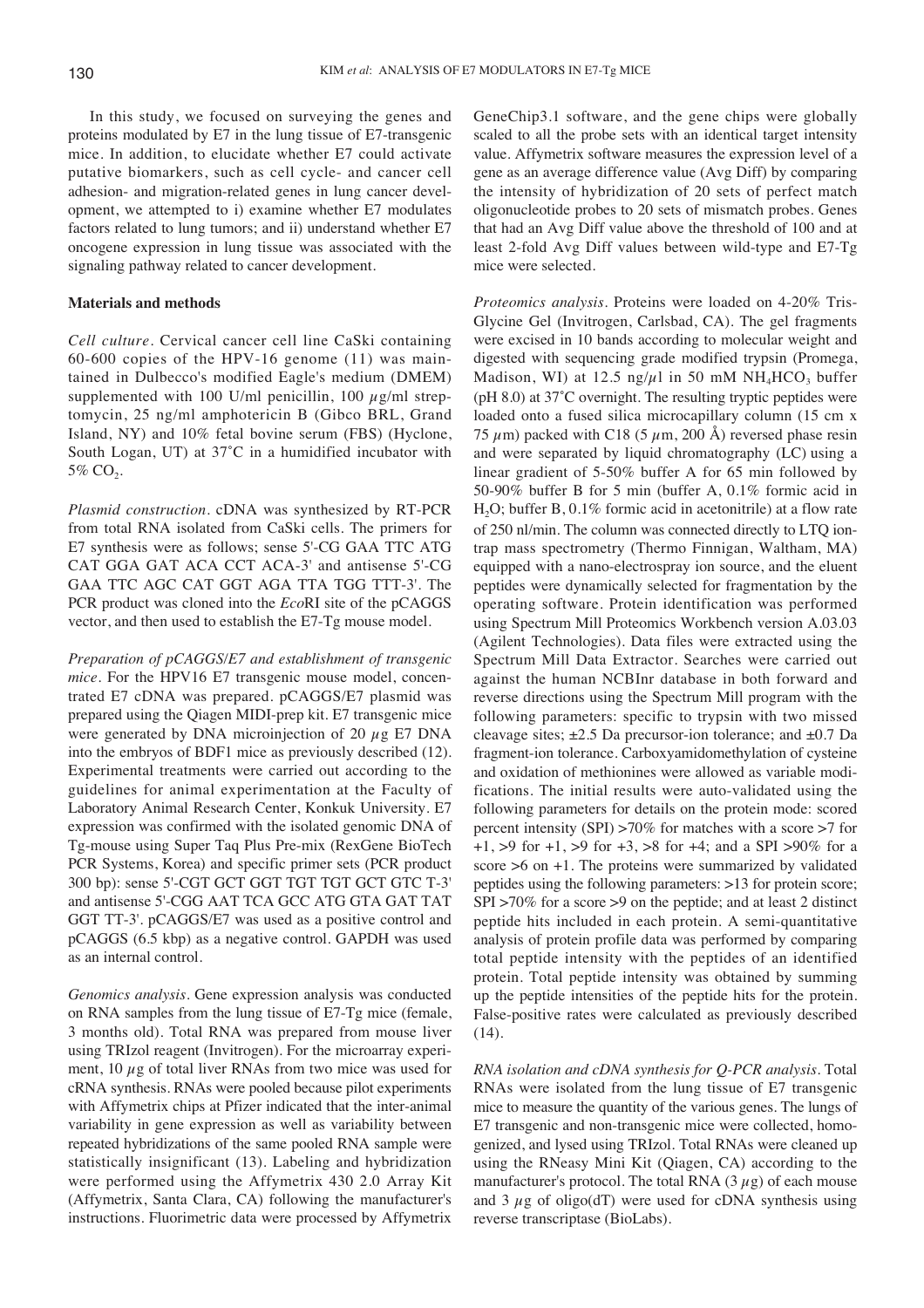|  |  | Table I. List of primers used for Q-PCR. |
|--|--|------------------------------------------|
|--|--|------------------------------------------|

| Gene                                               | Forward                      | Reverse                      |
|----------------------------------------------------|------------------------------|------------------------------|
| <b>GAPDH</b>                                       | ACCACAGTCCATGCCATCAC         | TCCACCACCCTGTTGCTGTA         |
| Cyclin B1                                          | GGGTCACTAGGAACACGAAAA        | <b>CCAATGTCTCCAAGAGCAGTT</b> |
| Cyclin E <sub>2</sub>                              | ATGTCAAGACGCAGCCGTTTA        | <b>TGATGCTTCTTGGTGATCTCC</b> |
| Activated leukocyte cell adhesion molecule (CD166) | ATGGCATCTAAGGTGTCCCCT        | AGACGGCAAGGCATGACAA          |
| Actin $\alpha$ 1                                   | AACGACTACATGCAGCCTGAA        | <b>GTCCTCTTCGATGTTCTCGA</b>  |
| Calnexin                                           | TGGTTACTGTGTTTGCTGCTG        | AGGAGTGCTGGCATCTGATTT        |
| Destrin                                            | AGTTCAGGTTGCGGATGAAGT        | <b>TGCACTTTTTGTCTGCACTG</b>  |
| Protein disulfide isomerase-associated 3           | <b>ATGCGCTTCAGCTGCCTA</b>    | AGAACTCGATAGCATGAGCC         |
| Vimentin                                           | ATTTCTCTGCCTCTGCCAAC         | <b>CCTGTCCATCTCTGGTCTCAA</b> |
| Cofilin 1                                          | <b>GACGACCCCTACACCACTTTT</b> | <b>TCCTCCTTCTTGCTCTCCTT</b>  |
| $Cdc$ 46                                           | TGGTGGGGTTGTCTGTATTG         | GAGCAGCGAGAGTTCAAGGT         |
| Gelsolin                                           | TATCAGRGGRGRGGCTCTGG         | <b>CTTCTGGCTCTCCTCCCTCT</b>  |

*Real-time quantitative PCR*. Gene expression levels of the E7-Tg mice were confirmed using Bio-Rad SYBR Green quantitative real-time PCR (Bio-Rad, CA). Primer pairs producing a unique band and no primer dimerization were selected for real-time PCR assays. The sequences of the PCR primer pairs are listed in Table I. Data were analyzed according to the manufacturer's instructions. The quantitative values for gene expression were obtained by relative comparison with GAPDH expression level. All values were calculated from three independent trials. The threshold cycle (CT) indicates the fractional number at which the amount of amplified target reaches a fixed threshold. ΔCT = target gene (CT) - control gene (housekeeping gene) (CT).  $\triangle$ CT = target gene ( $\triangle$ CT) control gene ( $\text{CCT}$ ). Fold difference =  $2 \text{-} \Delta \text{CCT}$ .

## **Results**

*Establishment and confirmation of E7 transgenic mice*. We attempted to verify that E7 cDNA was properly translated into E7 protein before injecting it into the mice. E7 was fused with GST and then expressed in *Escherichia coli*. GST-fused E7 protein was detected in Western blotting using the antibody to E7 at ~40 kDa (Fig. 1A). E7 cDNA was cloned into mammalian expression vector pCAGGS and then used for E7 transgenic mouse production. E7 transgenic mice were confirmed by RT-PCR with genomic DNA extracted from their tail pieces. PCR product of 300 bp was observed on 1% agarose gel (Fig. 1B), suggesting that four transgenic mice were produced at this mating.

*Histopathological examination and selection of E7-Tg mice for the identification of E7 modulators*. E7 male mice aged 3 and 7 months were sacrificed. Lungs were removed and compared with lungs from non-Tg mice. There was no significant phenotypic difference between the two groups (data not shown). It has been reported that  $\sim$ 10% of E7 transgenic mice carrying two copies of the K14-HPV16, which is expressed in squamous epithelia, spontaneously develop skin tumors at 10 months of age as well as cervical tumors (with estrogen treatment) (15). On the basis of this report, we used 3-month-



Figure 1. Western blot analysis of GST-fused E7 recombinant protein and screening of E7 transgenic mice. (A) GST-E7 was purified from *E. coli*, resolved by SDS-PAGE, transferred onto a nitrocellulose membrane, and then detected with anti-E7 antibody. (B) Screening of E7 transgenic mice. Genomic DNA was isolated from the tails of the mice, and E7-expressing mice were screened by PCR. pCAGGS/E7 was used as a positive control (lane P) and pCAGGS as a negative control (lane 1). Lane 2, a non-Tg mouse.

old mice for omics analysis to identify biomarkers related to HPV and epithelial cancer at an early developmental stage.

*Gene expression profiles of the lung tissues of E7-Tg mice*. As shown in Fig. 2 and Table II, we respectively categorized up- and down-regulated genes according to their biological functions. Genes related to metabolism, cellular and/or physiological processes and muscle fiber development were the most modulated in their expression levels. Among the upregulated genes, the proportion of genes related to cell cycle and macromolecule metabolism was high, and that of several genes involved in nucleotide metabolism was moderate. Genes related to cell organization and biogenesis, muscle fiber development and response to stress were prone to be decreased. Genomics analysis using E7-Tg mice showed that sarcolipin, titin, cyt p450 and proteoglycan 4 were down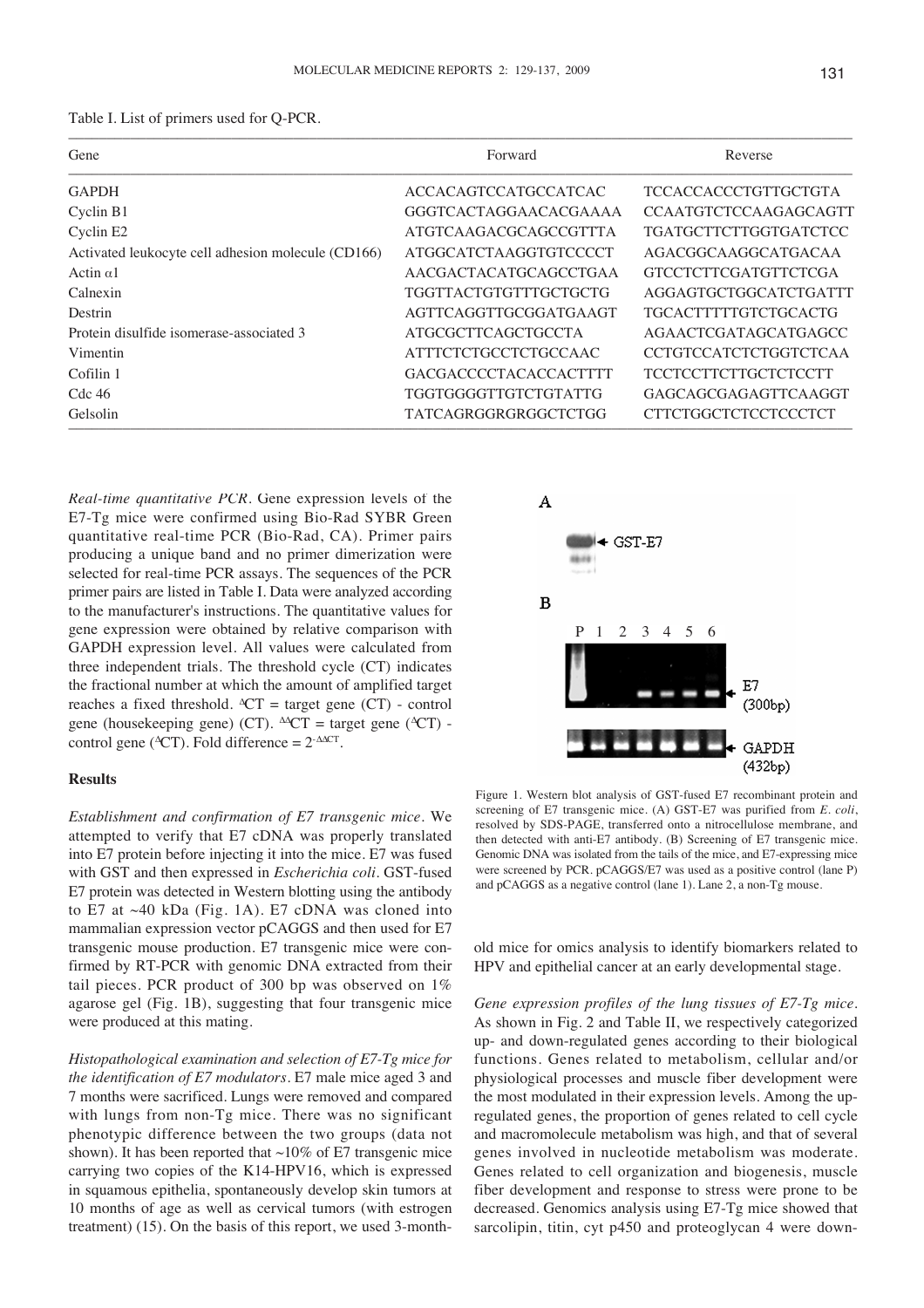–––––––––––––––––––––––––––––––––––––––––––––––––––––––––––––––––––––––––––––––––––––––––––––––––––––

Table II. Genes regulated by the E7 oncogene.

A. Genes up-regulated in lung tissue.

| Gene                                                                                            | Log <sub>2</sub> ratio |
|-------------------------------------------------------------------------------------------------|------------------------|
| Cyclin E2                                                                                       | 3.683                  |
| Centrosomal protein 55                                                                          | 3.200                  |
| Helicase, lymphoid specific                                                                     | 3.192                  |
| Cyclin B1, related sequence 1/predicted gene, EG434175/similar to G2/mitotic-specific cyclin-B1 | 3.145                  |
| Growth arrest-specific 2 like 3                                                                 | 3.004                  |
| PDZ binding kinase                                                                              | 2.968                  |
| Ribonucleotide reductase M2                                                                     | 2.946                  |
| Transcription factor 19                                                                         | 2.912                  |
| Antigen identified by monoclonal antibody Ki 67/similar to antigen KI-67                        | 2.893                  |
| Calcitonin/calcitonin-related polypeptide, $\alpha$                                             | 2.813                  |
| Cell division cycle 20 homolog (S. Cerevisiae)                                                  | 2.675                  |
| Minichromosome maintenance deficient 5, cell division cycle 46                                  | 2.581                  |
| Chromatin licensing and DNA replication factor 1                                                | 2.562                  |
| Ribonucleotide reductase M2                                                                     | 2.537                  |
| Checkpoint kinase 1 homolog (S. Pombe)                                                          | 2.535                  |
| Centromere protein F                                                                            | 2.523                  |
| Cell division cycle 2 homolog A (S. Pombe)                                                      | 2.519                  |
| Topoisomerase (DNA) Πα                                                                          | 2.504                  |
| Transformation related protein 53 inducible protein 5                                           | 2.475                  |
| Similar to histone 2a                                                                           | 2.473                  |
| Replication factor C (activator 1) 4                                                            | 2.459                  |
| Rac gtpase-activating protein 1                                                                 | 2.447                  |
| Cell division cycle 20 homolog (S. Cerevisiae)                                                  | 2.441                  |
| Chitinase 3-like 4                                                                              | 2.416                  |
| Ubiquitin-like, containing PHD and RING finger domains, 1                                       | 2.405                  |

B. Genes down-regulated in lung tissue.

| Gene                                                                                                        | Log <sub>2</sub> ratio |
|-------------------------------------------------------------------------------------------------------------|------------------------|
| Creatine kinase, mitochondrial 2                                                                            | $-1.572$               |
| Myosin, heavy polypeptide 6, cardiac muscle, $\alpha$                                                       | $-1.572$               |
| Proteoglycan 4 (megakaryocyte stimulating factor, articular superficial zone protein)                       | $-1.566$               |
| Cytochrome P450, family 1, subfamily a, polypeptide 1                                                       | $-1.476$               |
| Serum amyloid A 3                                                                                           | $-1.460$               |
| Myosin, light polypeptide 7, regulatory                                                                     | $-1.446$               |
| Sarcolipin                                                                                                  | $-1.440$               |
| <b>Titin</b>                                                                                                | $-1.424$               |
| Myoglobin                                                                                                   | $-1.389$               |
| Troponin I, cardiac                                                                                         | $-1.330$               |
| Hepcidin antimicrobial peptide 1                                                                            | $-1.239$               |
| Titin-cap                                                                                                   | $-1.234$               |
| Myosin, heavy polypeptide 6, cardiac muscle, $\alpha$ /myosin, heavy polypeptide 7, cardiac muscle, $\beta$ | $-1.207$               |
| Neurotrimin                                                                                                 | $-1.201$               |
| Solute carrier family 15 (H <sup>+</sup> /peptide transporter), member 2                                    | $-1.192$               |
| Taxilin ß                                                                                                   | $-1.179$               |
| Myosin, light polypeptide 4                                                                                 | $-1.178$               |
| Transforming growth factor, ß receptor III                                                                  | $-1.170$               |
| Actinin $\alpha$ 2                                                                                          | $-1.166$               |
| Heat shock protein 1B                                                                                       | $-1.165$               |
| Troponin T2, cardiac                                                                                        | $-1.148$               |
| Polycystic kidney disease 1 like 2                                                                          | $-1.127$               |
| Potassium inwardly-rectifying channel, subfamily J, member 3                                                | $-1.125$               |
| $T-box 20$                                                                                                  | $-1.106$               |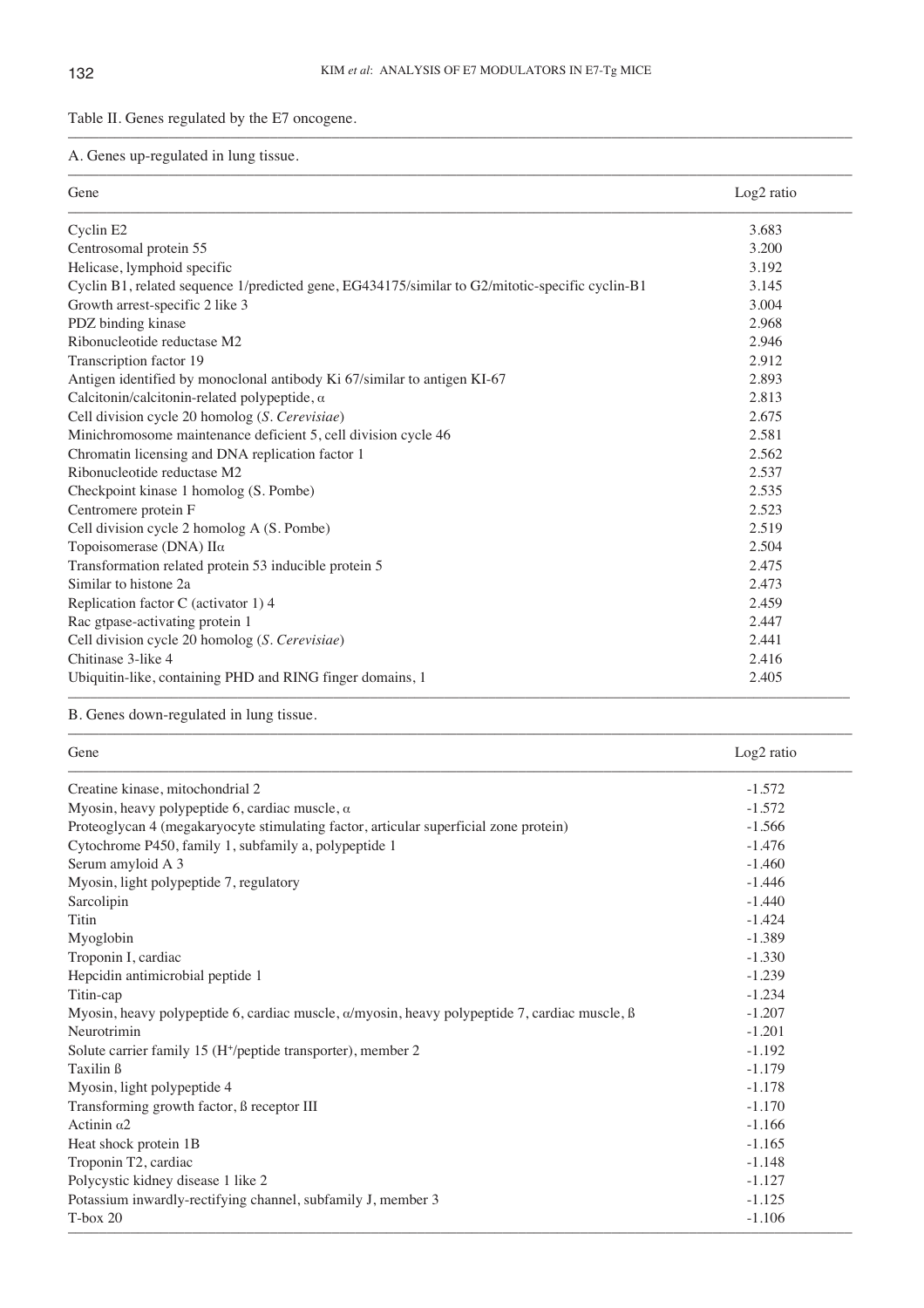

Figure 2. Pie charts showing the distributions of (A) up-regulated and (B) down-regulated genes based on their biological function in the lung tissue of E7 transgenic mice.

Table III. Proteomics analysis of protein profiling of lung proteins in the E7-Tg mice.

| Mus musculus DB |                |
|-----------------|----------------|
| Up-regulated    | Down-regulated |
| 21              | 27             |
| 12              | 15             |
| 10              | 25             |
| 93              | 150            |
| 136             | 217            |
|                 |                |

Data files were extracted using the Spectrum Mill Data Extractor with the parameters of [MH<sup>+</sup>] 600-40000 and minimum signal-to-noise (S/N) 25. Searches were carried out against the human NCBInr database in both forward and reverse directions using the Spectrum Mill program (Agilent Technologies) with the following parameters: specific to trypsin with two missed cleavage sites;  $\pm 2.5$  Da precursorion tolerance; and  $\pm 0.7$  Da fragment-ion tolerance. The initial results were auto-validated as described in Materials and methods. Acceptance scores: protein >13; peptide >9; score peak intensity >70%. DB, NCBI database.

–––––––––––––––––––––––––––––––––––––––––––––––––

regulated, while topoisomerase  $II\alpha$  as well as cell cycle-related genes such as centrosomal protein 55, cylin B1, cyclin E2, checkpoint kinase 1 and cell division cycle 46 were upregulated by the E7 oncogene in the lung tissues of Tg mice (Table II)

*Protein expression profiles of the lung tissue of E7-Tg mice*. Proteins modulated by the E7 oncogene were analyzed by liquid chromatography/electrospray ionization tandem mass spectroscopy (LC-ESI-MS/MS). In the case of E7-Tg mice, 136 up-regulated proteins and 217 down-regulated proteins were classified by fold change, as shown in Table III. Proteins

up- and down-regulated by the E7 oncogene were classified according to the Gene Ontology database (http://www. geneontology.org/) based on cellular composition and the biological process using the house-made FindGo program as shown in Fig. 3. After a comparison of the protein expression profiles of normal and E7-Tg mouse lungs, we constructed pie charts that divided several types of proteins based on their cellular composition (Fig. 3A). Upon analysis of the upregulated proteins, cell proliferation-related and nuclear and intracellular proteins were most apparent in E7-Tg mice, while proteins related to the protein complex as well as mitochondrial and extracellular proteins were principally observed in normal mice. Golgi apparatus-, endoplasmic reticulum- and cytoskeleton-related proteins showed no variation between normal and E7-Tg mice. We also classified proteins with known functions based on their involvement in biological processes, as shown in Fig. 3B. It was found that proteins involved in translation/transcription nucleotide sequences (5 to  $>6\%$ ) as well as transport/localization (16 to >18%) were increased, while those involved in protein folding  $(2 \text{ to } >1\%)$  and cell adhesion  $(3 \text{ to } >2\%)$  were decreased in the lung adenomas of E7-Tg mice. Significantly up- and downregulated proteins found by comparing the protein expression profiles of normal and E7-Tg mouse lungs are listed in Table IV. Glutathione S-transferase, cofilin, destrin, Rho GDP dissociation inhibitor  $\alpha$ , ADP-ribosylation factor 2, vimentin, drep1 protein, and protein disulfide isomerase associated 3 were down-regulated, while gelsolin, Na+/K+-ATPase  $\alpha$ 1 subunit, UDP-glucose ceramide glucosyl transferase, mitochondrial malate dehydrogenase, calnexin, platelet glycoprotein, activated leukocyte cell adhesion molecule CD166, diaphorase, actinin  $\alpha$ 1, and annexin A2 and A4 were up-regulated by the E7 oncogene in the lung tissue of transgenic mice (Table IV).

*Evaluation of E7-modulators by quantitative real-time PCR*. Quantitative real-time PCR analysis was used to measure the quantity of transcripts modulated by the E7 oncogene in the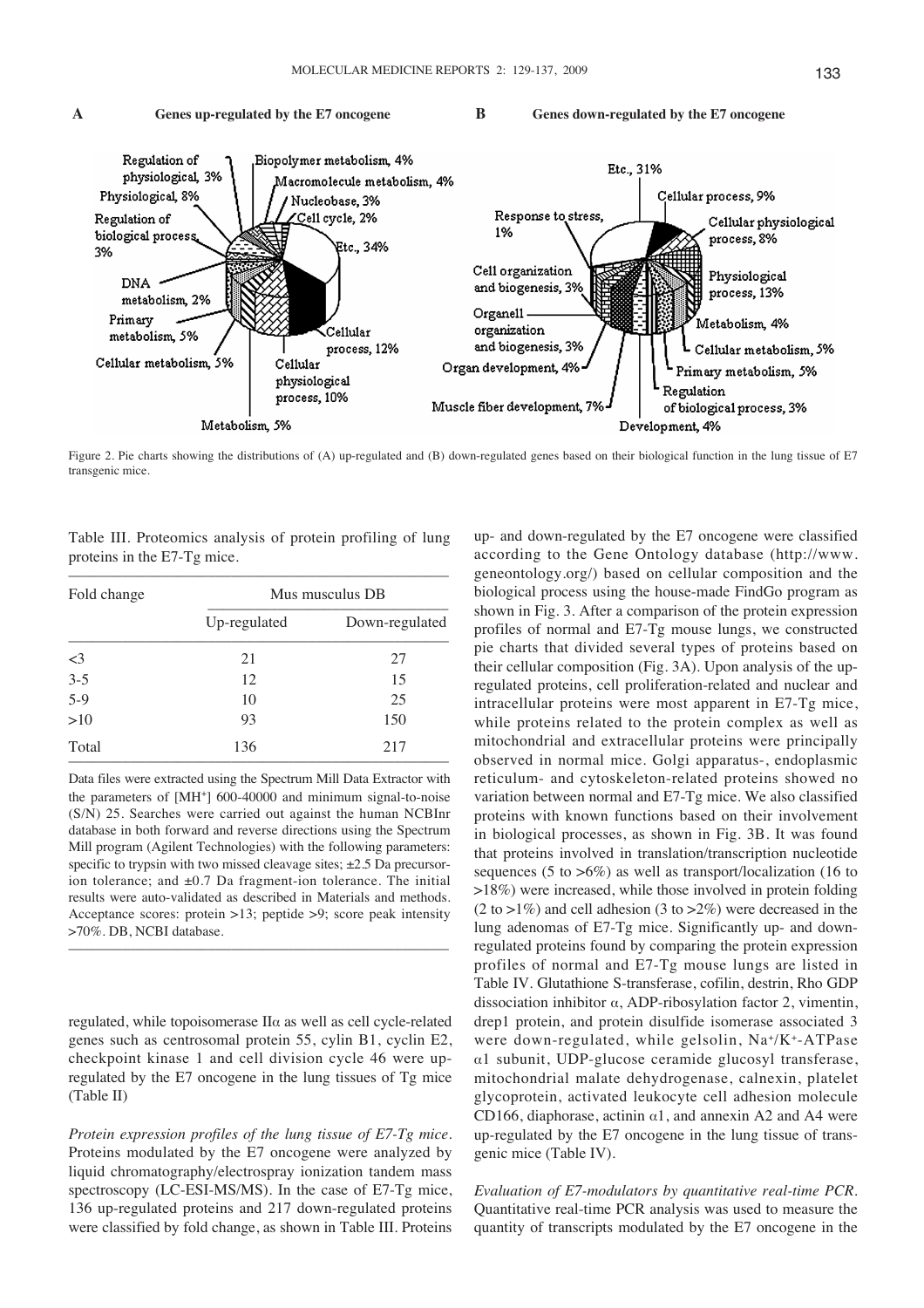

Figure 3. Pie charts showing protein categorization in the lung tissue of non-Tg and E7-Tg mice based on (A) cellular composition and (B) biological process. Proteins up- and down-regulated by the E7 oncogene were classified into categories according to the gene ontology database based on cellular composition and the biological process using the house-made FindGo program.

lung tissues of E7-Tg mice. Non-TG mice were used as the control in this experiment. Real-time PCR was performed for the selected genes related to cancer cell adhesion, cell cycle and migration, and for the genes related to proliferation and apoptosis listed in Tables II and IV. The gene and protein expression data obtained from omics analysis were consistent with the real-time PCR analyses (Fig. 4). The results indicated that cyclin B1, cyclin E2, activated leukocyte cell adhesion molecule CD166, actinin  $\alpha$ 1, calnexin and gelsolin were upregulated, while cofolin-1 and vimentin were down-regulated by the E7 oncogene (Fig. 4).

# **Discussion**

Viral oncogenes such as HPV16 E6, HPV16 E7, HBV X and adenovirus EIA have been known to bind to p53 and Rb, which are typically anticancer genes. As a consequence of the blocking of the functions of these antitumor genes, cancer is induced. In the case of the E7-Tg mouse model, although it was developed and distributed by The National Cancer Institute/ Mouse Models for Human Cancer Consortium (Bethesda, MD, USA), the implantation percentage of the fertilized eggs was too low and the incidence of malignant tumors was less than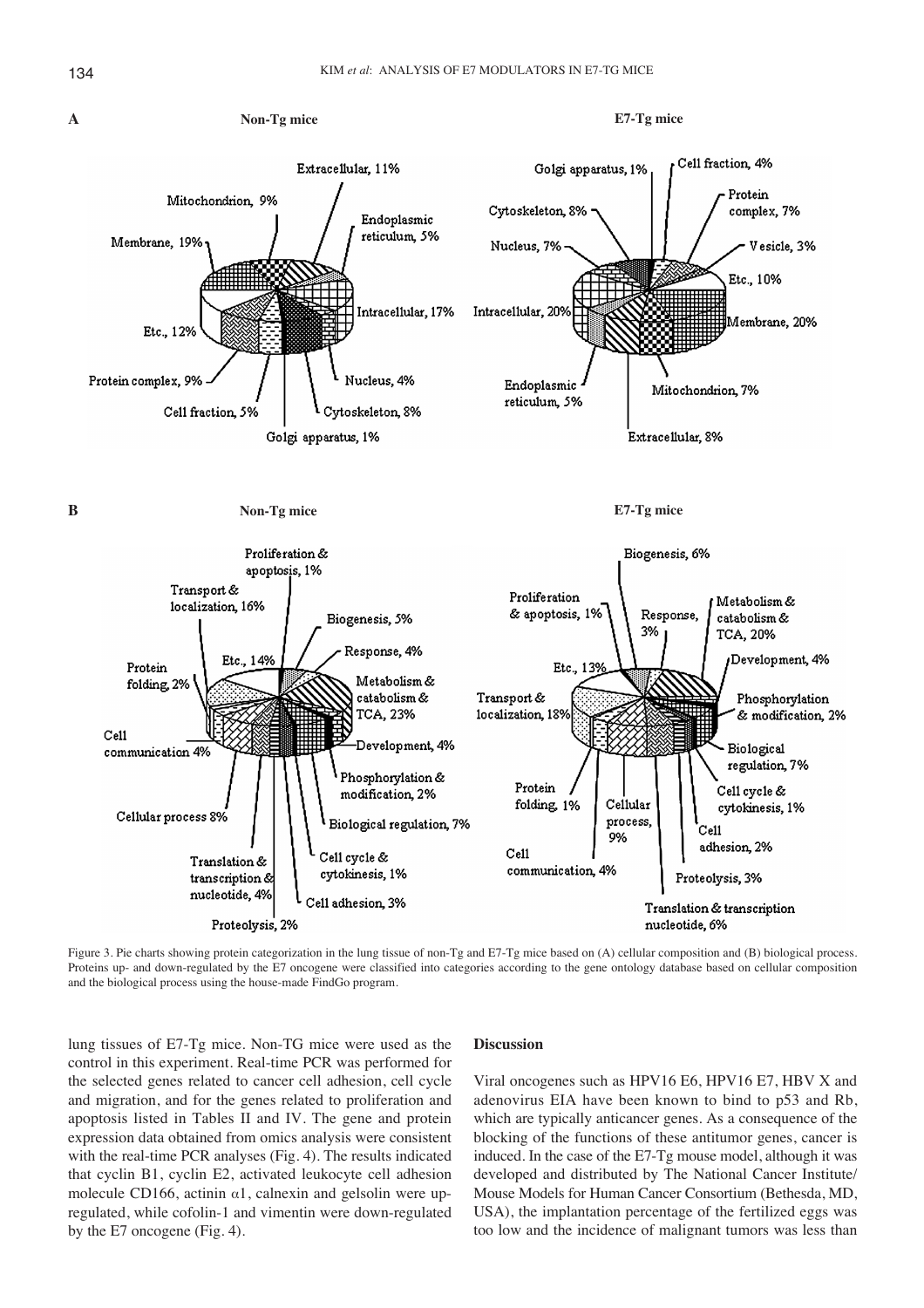–––––––––––––––––––––––––––––––––––––––––––––––––––––––––––––––––––––––––––––––––––––––––––––––––––––

Table IV. Proteins regulated by the E7 oncogene.

A. Up-regulated proteins in lung tissues.

| Entry name                                                           | E7-Tg/non-Tg intensity |  |
|----------------------------------------------------------------------|------------------------|--|
| Unnamed protein product                                              | 148.448                |  |
| Gelsolin                                                             | 41.852                 |  |
| Mkiaa 0034 protein                                                   | 29.231                 |  |
| Mitochondrial trifunctional protein, $\alpha$ subunit                | 21.498                 |  |
| Activated leukocyte cell adhesion molecule CD166                     | 15.400                 |  |
| $Na^{+}/K^{+}$ -atpase $\alpha$ 1 subunit                            | 15.037                 |  |
| Actinin, $\alpha$ 1                                                  | 12.618                 |  |
| Calnexin                                                             | 11.956                 |  |
| Lactate dehydrogenase 2, B chain                                     | 11.291                 |  |
| Annexin A2                                                           | 10.691                 |  |
| Heat shock protein 1, B                                              | 10.563                 |  |
| Similar to spectrin $\alpha$ chain, brain isoform 18                 | 10.511                 |  |
| Angiotensin I converting enzyme (peptidyl-dipeptidase A) 1 isoform 1 | 10.240                 |  |
| Solute carrier family 25, member 5                                   | 10.146                 |  |
| Xanthine dehydrogenase                                               | 7.350                  |  |
| Platelet glycoprotein 4                                              | 7.345                  |  |
| Brain ß spectrin                                                     | 5.231                  |  |
| Guanine nucleotide binding protein ß4                                | 5.140                  |  |
| Diaphorase 1                                                         | 4.938                  |  |
| Mkiaa0051 protein                                                    | 4.742                  |  |
| UDP-glucose ceramide glucosyltransferase-like 1                      | 4.722                  |  |
| Nuclear myosin Iß                                                    | 4.717                  |  |
| Annexin A4                                                           | 4.252                  |  |
| Vacuolar protein sorting 35                                          | 3.719                  |  |
| Laminin, $\gamma$ 1                                                  | 3.596                  |  |
| Malate dehydrogenase 2, NAD (mitochondrial)                          | 3.104                  |  |

B. Down-regulated proteins in lung tissues.

Entry name Non-Tg/E7 Tg intensity

| Unnamed protein product                                         | 240.472 |
|-----------------------------------------------------------------|---------|
| Serpina1c protein                                               | 98.750  |
| Glutathione S-transferase, mu 2                                 | 52.217  |
| Destrin                                                         | 38.511  |
| PREDICTED: similar to peptidyl-prolyl cis-trans isomerase A     | 33.106  |
| ADP-ribosylation factor 2                                       | 32.733  |
| PREDICTED: similar to PRAME family member 9                     | 31.030  |
| Protein disulfide isomerase associated 3                        | 27.566  |
| PREDICTED: similar to transgelin 2                              | 27.325  |
| mKIAA 0002 protein                                              | 24.566  |
| PREDICTED: similar to myosin light polypeptide 6                | 23.325  |
| Advanced glycosylation end product-specific receptor            | 18.131  |
| Flavin-containing monooxygenase 2                               | 17.666  |
| PREDICTED: similar to superoxide dismutase isoform 4            | 16.216  |
| Isocitrate dehydrogenase [NADP], mitochondrial precursor        | 15.185  |
| Hemopexin                                                       | 14.608  |
| Heat shock protein 9A                                           | 14.378  |
| Dihydropyrimidinase-like 2                                      | 13.846  |
| PREDICTED: similar to aspartate aminotransferase, mitochondrial | 12.792  |
| Cofilin 1, non-muscle                                           | 11.589  |
| Rho GDP dissociation inhibitor (GDI) $\alpha$                   | 10.556  |
| Moesin                                                          | 9.192   |
| Rps16 protein                                                   | 8.596   |
| Atp5b protein                                                   | 8.250   |
| Vimentin                                                        | 4.491   |

–––––––––––––––––––––––––––––––––––––––––––––––––––––––––––––––––––––––––––––––––––––––––––––––––––––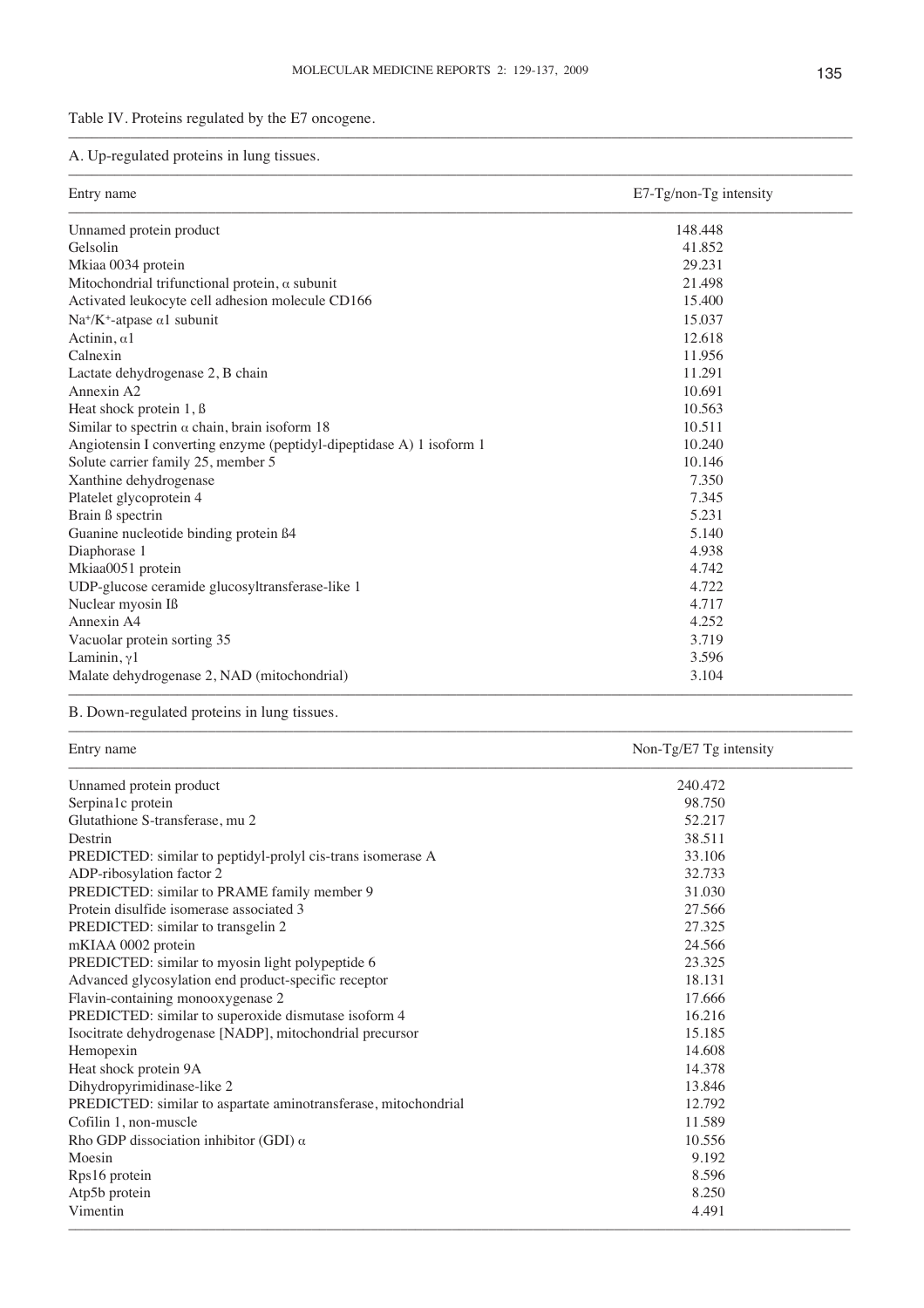

Figure 4. Real-time PCR was performed analyzing the candidates of significance from genomics and proteomics data to measure expression levels. The respective fold changes were expressed by comparison with the values of non-Tg mice which were set as 1. Mean values of triplicates of each gene were compared.

10%, so distribution has currently been halted. As a result, the transgenic mice expressing HPV16 E7 oncoprotein used in the present study were constructed by microinjecting the E7 recombinant gene into normal mice. Two transgenic mice (nos. 153 and 155) were confirmed to be transformed with the E7 oncogene by PCR. Mouse no. 155 was bred to generate ten littermates, and four transgenic mice were finally identified out of the ten (Fig. 1B). The lungs of 3- and 7-month-old E7 male mice were removed and compared with those of non-Tg mice, revealing that there was no significant difference between the two groups (data not shown). It has previously been demonstrated that ectopic expression of HPV-16 E6 and E7 in the skin of one HPV-16 transgenic mouse lineage can induce squamous cell carcinomas in 25% of the adult mice (16). However, Greenhalgh *et al* also directed expression of HPV-16 E6 and E7 together to the epidermis using a suprabasal layer-specific K1 promoter. Their mice also exhibited epidermal hyperplasia and, at lower frequencies, the incidence of papillomas (17). Arbeit *et al* directed expression of the entire early region of HPV-16 to the epidermis by using the same K14 promoter, but failed to detect squamous cell carcinomas (18). In these studies, 3-month-old E7 transgenic mice were used for omics analysis in order to identify transcripts and proteins related to HPV and epithelial cancer at the early developmental stage.

Here, omics data demonstrated that the E7 oncogene up-regulated genes related to the cell cycle and adhesion and migration, which may lead to oncogenesis. Two intermediate filament proteins, vimentin and cofilin-1, were downregulated, while gelsolin was up-regulated by the E7 oncogene (Fig. 4). Destrin was not significantly down-regulated in the lung tissues of E7-Tg mice. Cofilin-1 and destrin promote cytoskeletal dynamics by depolymerizing actin filaments. Cells that knocked-down those genes also had defects in cell motility and cytokinesis, caused by diminished actin filament depolymerization rates (19). It is well known that apoptotic cells are significantly reduced by levels of the intermediate filament proteins, keratins-18, -19, vimentin and the associated 14-3-3 adapter proteins (20). Calnexin was markedly increased while protein disulfide isomerase associated 3 was not significantly altered in the lung tissues of E7-Tg mice (Table IV). *In vivo*, it is likely that cytoplasmic actin binds and inhibits the enzymatic activity and nuclear translocation of DNase I, and that disruption of the actin-DNase I complex results in activation of DNase I. It was demonstrated that the N-terminal fragment of gelsolin (N-gelsolin) disrupts actin-DNase I interaction, and that cofilin stabilizes the actin-DNase I complex by forming a ternary complex that prevents N-gelsolin from releasing DNase I from actin, suggesting that both cofilin and gelsolin are essential in modulating the release of DNase I from actin (21). Collectively, previous and our present data indicate that apoptosis-associated processes in lung epithelial cells include solubilization of the rigid intermediate filament network by specific proteolysis as well as increased levels of endoplasmic reticulum proteins with chaperone functions (20). It is presumed that small interfering RNA-mediated silencing of actinin-1 $\alpha$  in tumor tissue can disrupt E7-stimulated cancer cell adhesion and migration and thereby inhibit subsequent cancer cell growth. In these studies, we identified E7-modulated biomarkers such as cell cycle- (cyclin B1, cyclin E2) and cancer cell adhesion- and migration- (CD166, actinin  $\alpha$ 1) related genes, which may play important roles in cellular transformation in cancer. In addition, solubilization of the rigid intermediate filament network by specific proteolysis mediated via up-regulating gelsolin and down-regulating cofilin-1, as well as increased levels of endoplasmic reticulum proteins with chaperone functions, might also be involved in E7-lung epithelial cells.

## **Acknowledgements**

This work was supported by omics program 08162-510 from the Korea Food and Drug Administration and in part by KOSEF (grant R01-2006-101450) and the Korea Research Foundation Grant 2006-E00119.

#### **References**

- 1. Munoz N, Bosch FX, De Sanjose S, *et al*: Epidemiologic classification of human papillomavirus types associated with cervical cancer. N Eng J Med 348: 518-527, 2003.
- 2. Phelps WC, Yee CL, Munger K and Howley PM: The human papillomavirus type 16 E7 gene encodes transactivation and transformation functions similar to those of adenovirus E1A. Cell 53: 539-547, 1988.
- 3. Boyer SN, Wazer DE and Band V: E7 protein of human papilloma virus-16 induces degradation of retinoblastoma protein through the ubiquitin-proteasome pathway. Cancer Res 56: 4620-4624, 1996.